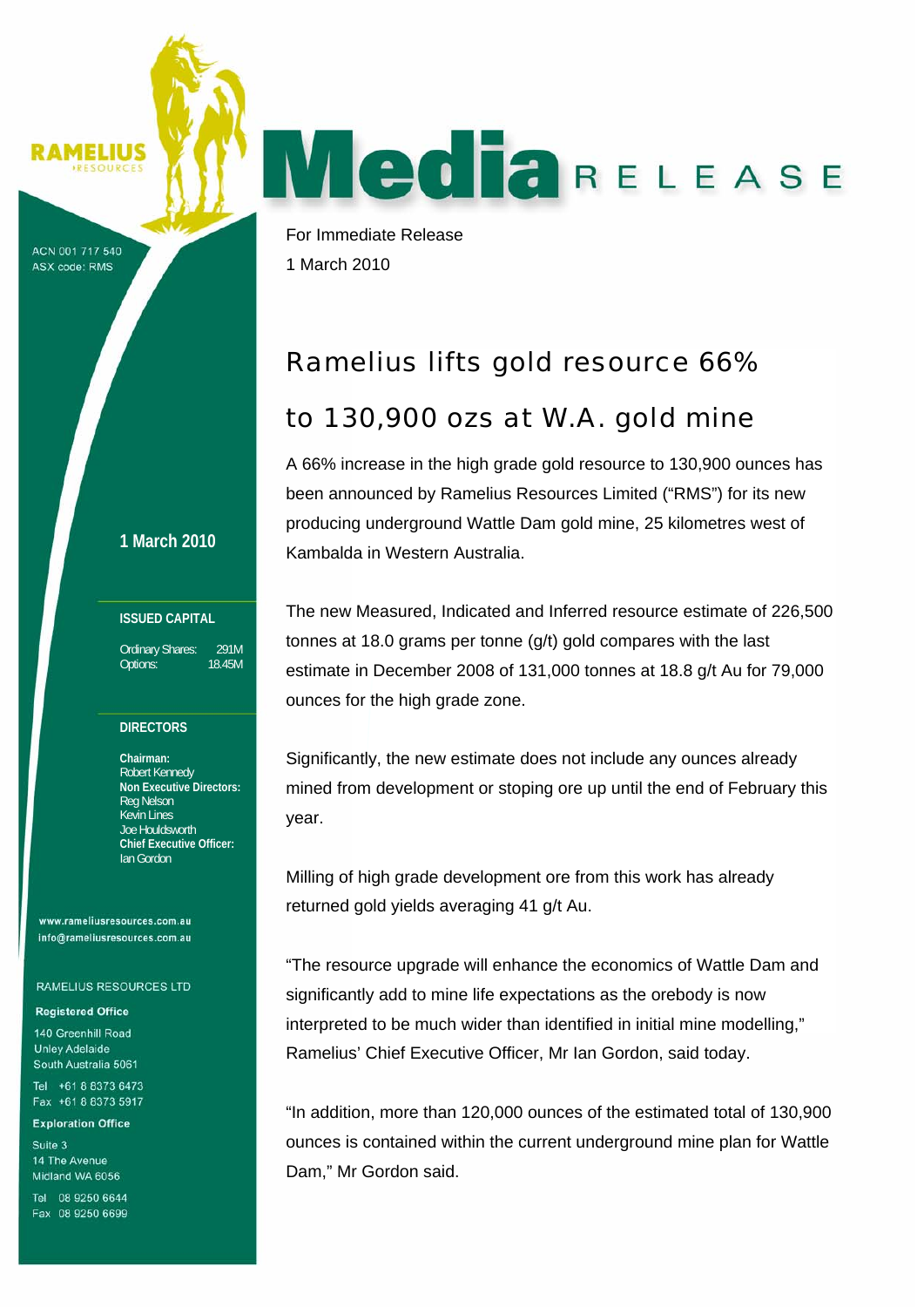"The upside therefore from future exploration nearby, ongoing infill drilling, ongoing development and stoping ore operations, and consistent return of grade multiples well above our modelling, will ensure this mine has every chance to over-deliver," he said.

The upwards revision was driven by new lode interpretations, the completion since June last year of an additional 79 underground diamond drill holes, the mining of three ore drive levels and ongoing mill reconciliations.

The new resource totals by category are:

## **Model** *MOD1002.DAT*

**All blocks inside Lode envelope, 2000g/t topcut, depleted for mining 28/02/10**

| Category  | RL zone      | Tonnes  | Grade | <b>Ounces</b> |
|-----------|--------------|---------|-------|---------------|
| Measured  | 246-205      | 53,100  | 27.2  | 46,400        |
| Indicated | 205-145      | 120,300 | 19.4  | 75,000        |
| Inferred  | crown (>246) | 4,900   | 10.5  | 1,700         |
| Inferred  | 145-80       | 48,200  | 5.1   | 7,800         |
| Total     |              | 226,500 | 18.0  | 130,900       |

*Resource tonnes and ounces have been rounded to nearest 100.* 

Wattle Dam Gold Mine commenced production in 2006 from an open pit – eventually producing a total of 34,500 ounces of gold - 2.5 times original open pit estimates.

The pit cut back alone resulted in 158,035 tonnes of ore being mined for 16,972 ounces of gold – or three times the quantity estimated to be extracted from this phase of the mine.

Work on developing the current underground mine commenced in May 2009 with the first high grade underground ore processed in November 2009 though Ramelius' 100%-owned Burbanks mill nearby at Coolgardie.

Recent ongoing exploration at Wattle Dam has unearthed further "super grades" of up to 819 grams of gold per tonne.

"With the gold price currently above A\$**1240** per ounce, any overcall will markedly boost the Company's bottom line over the course of 2010, -